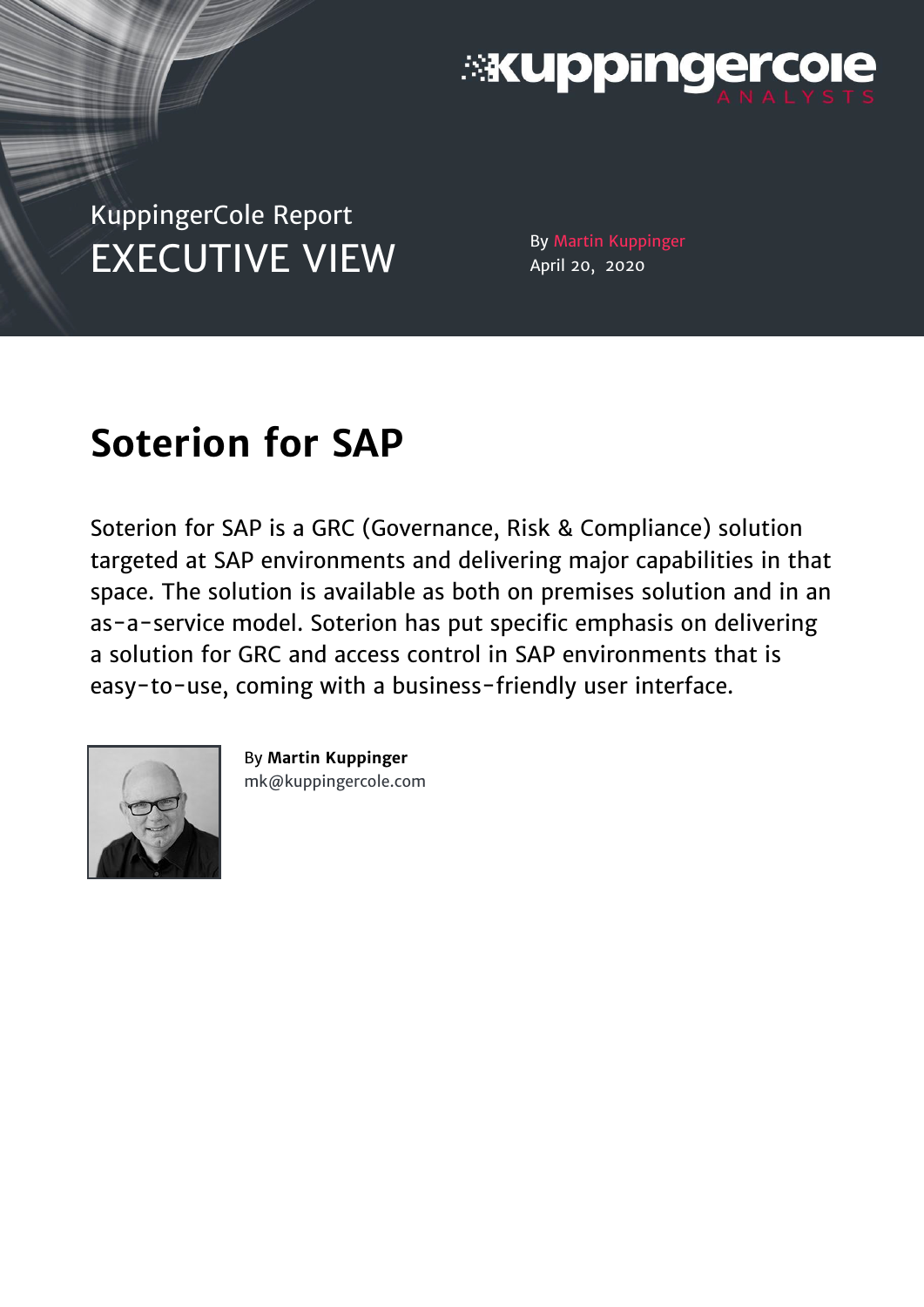

### Content

| 2 Product Description (all contains and the set of the contact of the contact of the Product Description                                                                                                                       |  |
|--------------------------------------------------------------------------------------------------------------------------------------------------------------------------------------------------------------------------------|--|
|                                                                                                                                                                                                                                |  |
|                                                                                                                                                                                                                                |  |
| Content of Figures (all contents of the content of Figures (all contents of the content of the content of the content of the content of the content of the content of the content of the content of the content of the content |  |
|                                                                                                                                                                                                                                |  |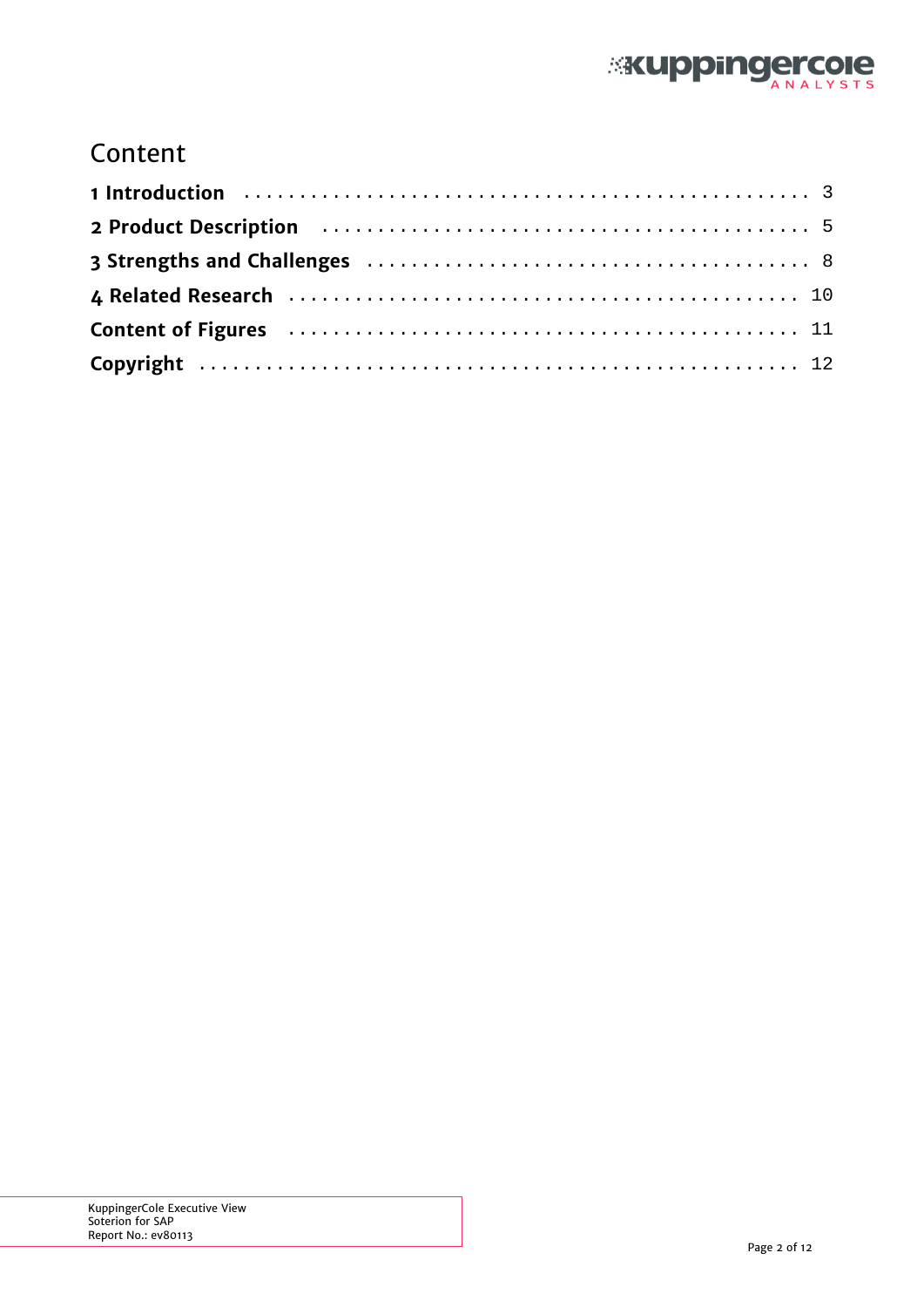

### <span id="page-2-0"></span>1 Introduction

SAP security and GRC (Governance, Risk & Compliance) are getting more and more important for many of today's organizations. While traditional systems like HR (Human Resources), ERP (Enterprise Resource Planning), CRM (Customer Relationship Management), SCM (Supply Chain Management) or BW (Business Warehouse) are at the core of fundamental business processes, the move towards SAP HANA, Big Data and cloud solutions introduces another, either parallel or integrated, pillar of technology.

Ensuring an adequate level of security and compliance for the continuously changing SAP infrastructure system landscape is of utmost importance. Achieving compliance to legal and regulatory requirements is one essential business driver. Beyond that, more and more organizations understand that providing an adequate level of security is a key requirement for protecting the organization's intellectual property and for safeguarding essential business data, e.g. highly sensitive customer information.

Forward thinking organizations integrate strong security into all of their processes and systems which surely is a unique selling proposition for security-savvy partners and customers. An adequate corporate security strategy (typically defined in an appropriate policy framework) covers a wide range of aspects from Audit and Fraud Management to IAM and Risk and Process Management.

Conventional SAP Security focuses on Access Governance, i.e. the management and control of authorizations, users, roles and profiles. This includes role modelling capabilities and the design and implementation of life cycle and workflow processes, including request approval and recertification. A typical next step is the control of business-oriented processes such as applying SoD (Segregation of Duties) rules or maintaining compliance with the principle of least privilege access.

Being highly important criteria, these business aspects must not be the only focus when it comes to SAP security. SAP systems are sophisticated and complex software infrastructures, that have to be secured on every relevant level. Starting at the system level this requires a hardened and welltested operating system basis. On the network level inappropriate access to the system has to be prevented. All SAP components and all additional third-party components have to be kept up-todate by applying mature software update management. Comprehensive information (e.g. Security Notes) about required patches and the vulnerabilities of outdated software versions is available. The application of well-defined best-practices for the configuration of individual components and the overall SAP infrastructure is a constant challenge. Detecting and preventing information leakage are probably one of the most important aspects when it comes to protecting essential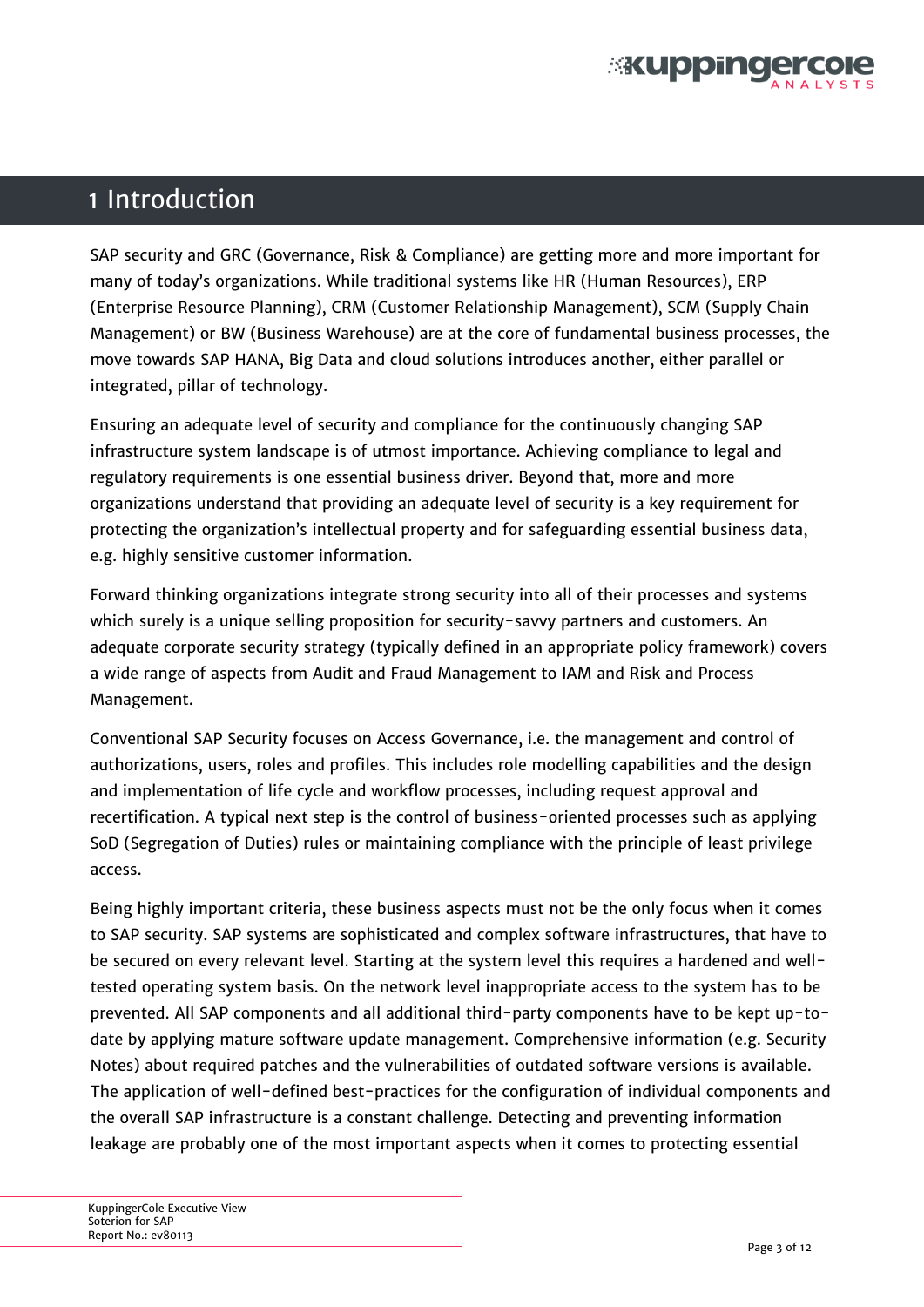

data assets. When looking at the constantly changing threat landscape involving internal and external threat actors, the real-time detection or prevention of anomalies and undesirable behavior by implementing sophisticated analytics technologies becomes more and more important. Ideally this is complemented by initiating targeted notifications or applying adequate, automated responses.

The market for GRC solutions for SAP systems is constantly evolving. Soterion, a company headquartered in Johannesburg, South Africa, delivers a solution targeted at today's common SAP environments, but differentiating from others in the ease-of-use provided by focusing on business-centric user interfaces and paradigms for using and implementing that solution.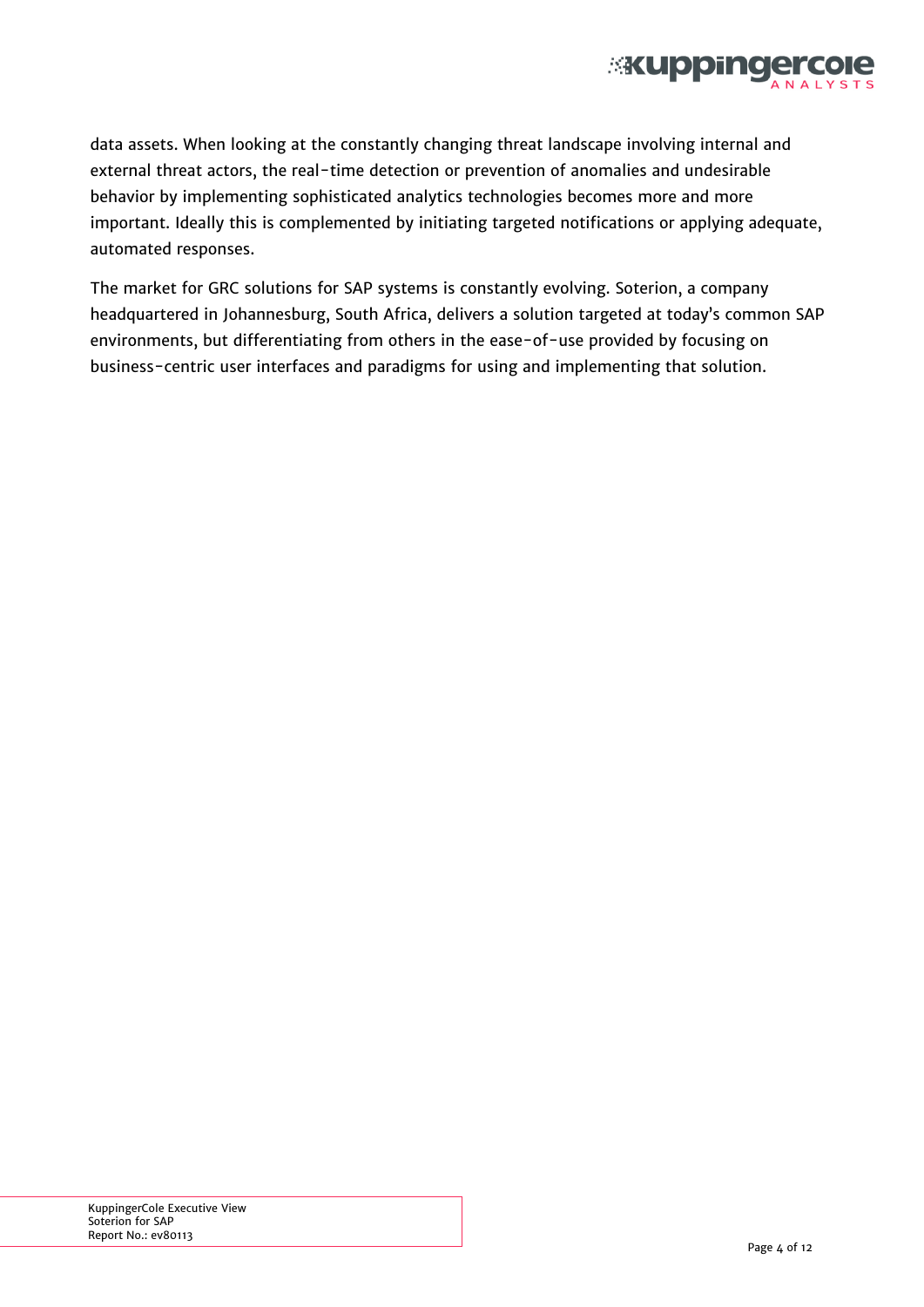

## <span id="page-4-0"></span>2 Product Description

Soterion focuses only on delivering GRC products for SAP environments. In contrast to other vendors in the market segment, Soterion is not primarily a consultancy and system integrator, but devoted to deliver standard software solutions for that respective market segment. The offerings are, with some variations regarding the breadth of available capabilities, available in three form factors:

- 1. On premise software: Soterion for SAP can be run on premises within the enterprise, which is still a common deployment model for many organizations, specifically in sensitive areas such as the GRC related capabilities.
- 2. Managed Service: Soterion offers managed service deployments where they run and manage the solution, including providing specific expertise e.g. on SoD controls. This offering is targeted at smaller businesses lacking the GRC expertise, and provided by Soterion and its partners.
- 3. Software-as-a-Service: Last not least, Soterion also offers using their solution as Soterion Compliance Cloud Platform, with focus on Access Risk management. This approach is based on a pay-per-use model.

Soterion is able offering this range of deployment options due to a major difference compared to several of the other vendors in the market, which is that Soterion for SAP isn't an ABAP application that is locked into the SAP ecosystem, but runs as an independent application interfacing to the SAP ecosystem. This approach has the additional benefit that Soterion has far more flexibility in building a modern, intuitive, and business-centric user interface (UI). It also will simplify the extension of Soterion for SAP to other solutions, specifically the SAP SaaS services such as Ariba or SuccessFactors, which currently are roadmap items and work in progress.

Soterion for SAP consists of several modules, all sharing the same UI. The main module is the Access Risk Manager, which provides insight into current access risks in the SAP environment. It analyzes the user authorizations, also incorporating historical transaction usage data, to analyze the current status of authorization and their usage in the past. While analysis of the static authorizations within SAP environments is common, adding the historical usage data provides better insight into the real access risks, but also identifies excessive entitlements that aren't used in practice.

All data is displayed in dashboards, supporting drag-and-drop capabilities for grouping, filtering, and re-arranging data. Thus, users can easily identify high-risk areas and other relevant information. Based on that, authorizations can be optimized. One of the capabilities of the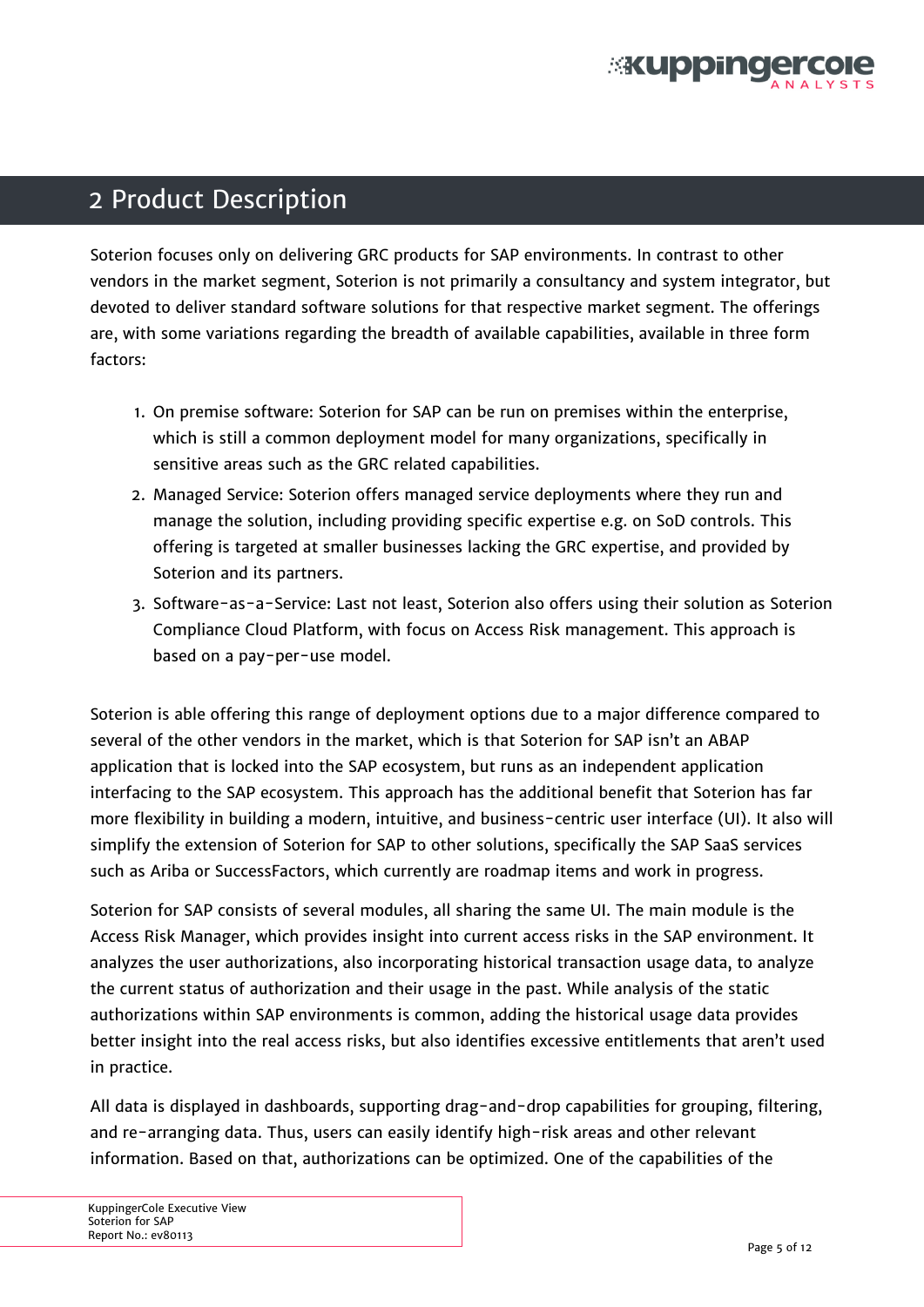

Soterion Access Risk Manager is focused on reducing redundant access. Risk clean-up wizards support the users in mitigating access related risks, but also in optimizing the role model. The tool also provides a risk clean-up projection, indicating which amount of authorizations could be removed without impacting business operations.

Once an initial clean-up has been performed, the Access Risk Manager also supports a range of additional capabilities. It comes with an out-of-the-box rule set as foundation for creating clean authorization models, supports the implementation of mitigating controls for SoD (Segregation of Duties) conflicts that are approved, and supports simulation of changes to authorizations ahead of their enforcement.

A second module is Soterion's Basis Review Manager, for inspecting the SAP Basis for compliance. This includes parameter checking, role checks including options such as identifying the use of wildcards for transactions in production environments, and user checks for critical configuration such as production users with developer keys or test users working in production environments.

The Elevated Rights Manager focuses on managing elevated entitlements and mitigating associated risks. This process includes identifying and mapping users that have elevated rights access, checking their level of access, and monitoring emergency activities performed by such users. Reviewers then can analyze the SAP activities performed in emergency and elevated access.

Another key component is Soterion Periodic Review Manager, which supports regular access review e.g. by business managers. However, this is not limited to user access review, but also supports controls review and rule set review, by the appropriate persons in the organization. Thus, different persons can perform their review tasks independently, but Soterion Periodic Review Manager allows managing and tracking the state of reviews across all levels of review activities.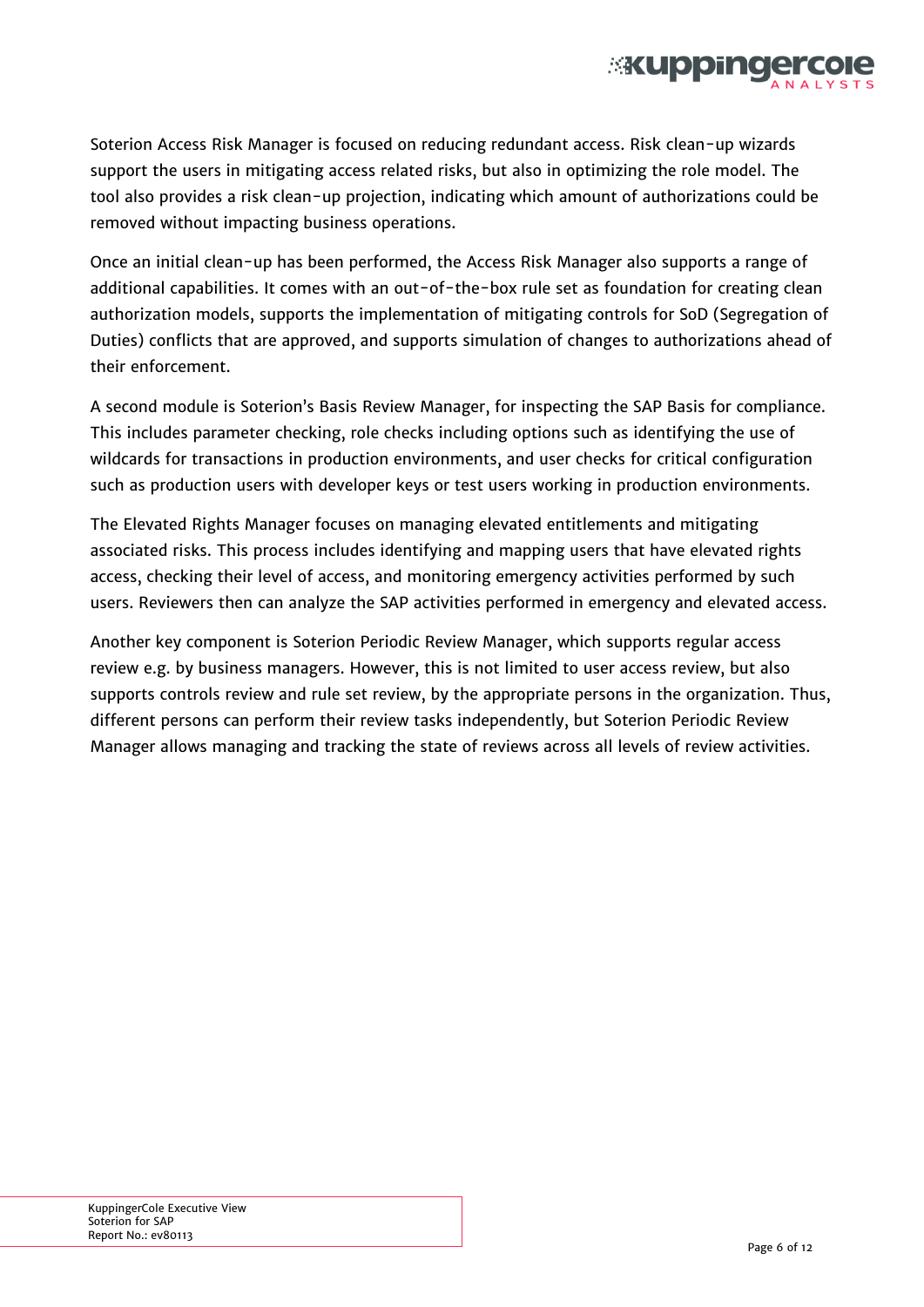

<span id="page-6-0"></span>

| L                                 | <b>Identify Risk</b>                                                                                                                                                                                                                                                                                                                                                                   | How Bloke<br>Como Dola Dicke<br>Dola Dicks<br><b>Drile Cote</b><br>$\frac{1}{2}$<br>Function Flow Diagram                                                                                                                                                                                                                                                                                                                                                                                                                                                                                                                                                                                                                                                                                                       | FullName <sub>1</sub><br>$\Omega$<br><b>Detroit Distances (Dist. 20)</b>                                  |
|-----------------------------------|----------------------------------------------------------------------------------------------------------------------------------------------------------------------------------------------------------------------------------------------------------------------------------------------------------------------------------------------------------------------------------------|-----------------------------------------------------------------------------------------------------------------------------------------------------------------------------------------------------------------------------------------------------------------------------------------------------------------------------------------------------------------------------------------------------------------------------------------------------------------------------------------------------------------------------------------------------------------------------------------------------------------------------------------------------------------------------------------------------------------------------------------------------------------------------------------------------------------|-----------------------------------------------------------------------------------------------------------|
| O                                 | User SOD Risk Ove                                                                                                                                                                                                                                                                                                                                                                      | High.<br>PUR08.2 (User is able to process vendor invoices & make payment by executing the payment run)                                                                                                                                                                                                                                                                                                                                                                                                                                                                                                                                                                                                                                                                                                          |                                                                                                           |
| Ò<br>宜<br>63<br>尚<br>O<br>D<br>8Ē | Enler User Name<br><b>User</b><br><b>Risa</b><br>$-92$<br><b>Lock State</b><br>(a) AHART (Anthony Har<br><b>B Risk: FIN34 IUSA</b><br><b>C RINK PURDET (I</b><br><b>B</b> Reak PUROL2 (I<br><b>AP PRE IPA</b><br>AP VIP (Val<br><b>AREMMNOS (Anne)</b><br><b>CO AHILL (Anthony Hill)</b><br><b>CO AJACKSON (Anne Ja</b>                                                                | 記<br>都<br>Sanice Master<br>lerri<br>Payment Run<br>O'esta<br>e <sup>m</sup><br>規<br>Purchasing<br>Agreements<br>Service<br>æ<br>Acoabtence<br>春<br><b>Release Slocked</b><br>Occob Receipts to:<br>Purchase Order<br>Hydras<br>F<br>E<br><b>Tayment Stars</b><br>Taxonistic<br>æ<br>Release<br>Requisitioning<br>Regulations<br><b>Version Immers</b><br>Processing<br>Purchase Order<br>Approval<br>布<br>冒<br>E<br>Manual Cheque<br>Punthese Order<br>Marrierance<br><b>Unbisck Vendor</b><br>East<br>Reconcilation<br><b>TEST</b><br>$\begin{array}{c} \star \\ \hline \end{array}$<br>白<br>Verdor Master<br>Maintenance<br>E<br>証<br>Post Journal Erey<br>看<br><b>DO</b><br>Ralesse<br>Creste<br>Plequialiton via<br>Project Systems<br>Emar Counts and<br>Crear Differences -<br>He Migi<br>Requisition via | $\equiv$<br>$\label{eq:11} \gamma = \frac{2\pi}{\hbar\omega_{\rm max}} - \gamma.$<br><b>Risk</b><br>Level |
|                                   | (4) AJONES (Adrian Jos<br><b>CO. AKELLY (Attrian Kelly</b><br><b>ED ALAMBERT (Andrew</b><br><b>CO AMACKENZIE LAdrian</b><br><b>CO AMARTINI LAndrea M</b><br><b>ANORTH LAten North</b><br>APEAKET (Alexandra Peake)<br><b>APOWELL (Andrea Powell)</b><br><b>E ARAMPLING1 (Anthony Rampling)</b><br>AREES (Anthony Rees)<br>ARCBERTS (Anna Roberts)<br><b>BBUCKLAND (Brian Buckland)</b> | Material Master<br>Data Mamteriance<br>Ġ<br>Project Systems<br>Cast Differences<br>Enter Counts - Im<br>Close                                                                                                                                                                                                                                                                                                                                                                                                                                                                                                                                                                                                                                                                                                   |                                                                                                           |

Figure 1: The Business Process Flow functionality allows access risks to be displayed in relation to a Business Process Flow diagram in order to provide the business users with more context. (Source: Soterion).

Further modules are the Employee Self-Service Module, supporting users requesting access and managers in approving the access, at all relevant levels of access within the SAP model, such as Business Roles and SAP Composite Roles. The module integrates a Risk Impact Analysis for requested access, based on the defined rule set.

Last not least, there is the Soterion SAP Licensing Manager, supporting license optimization for SAP environments.

As indicated ahead, a specific strength of Soterion for SAP is the well-thought-out user interface plus mapping capabilities, translating a technical perspective on SAP authorizations into information that relates to the perspective and understanding of business managers. This includes the ability to provide graphical representations of business flow in the context of authorizations and access reviews, giving business managers an understanding about the activities in the business flow and their relationships.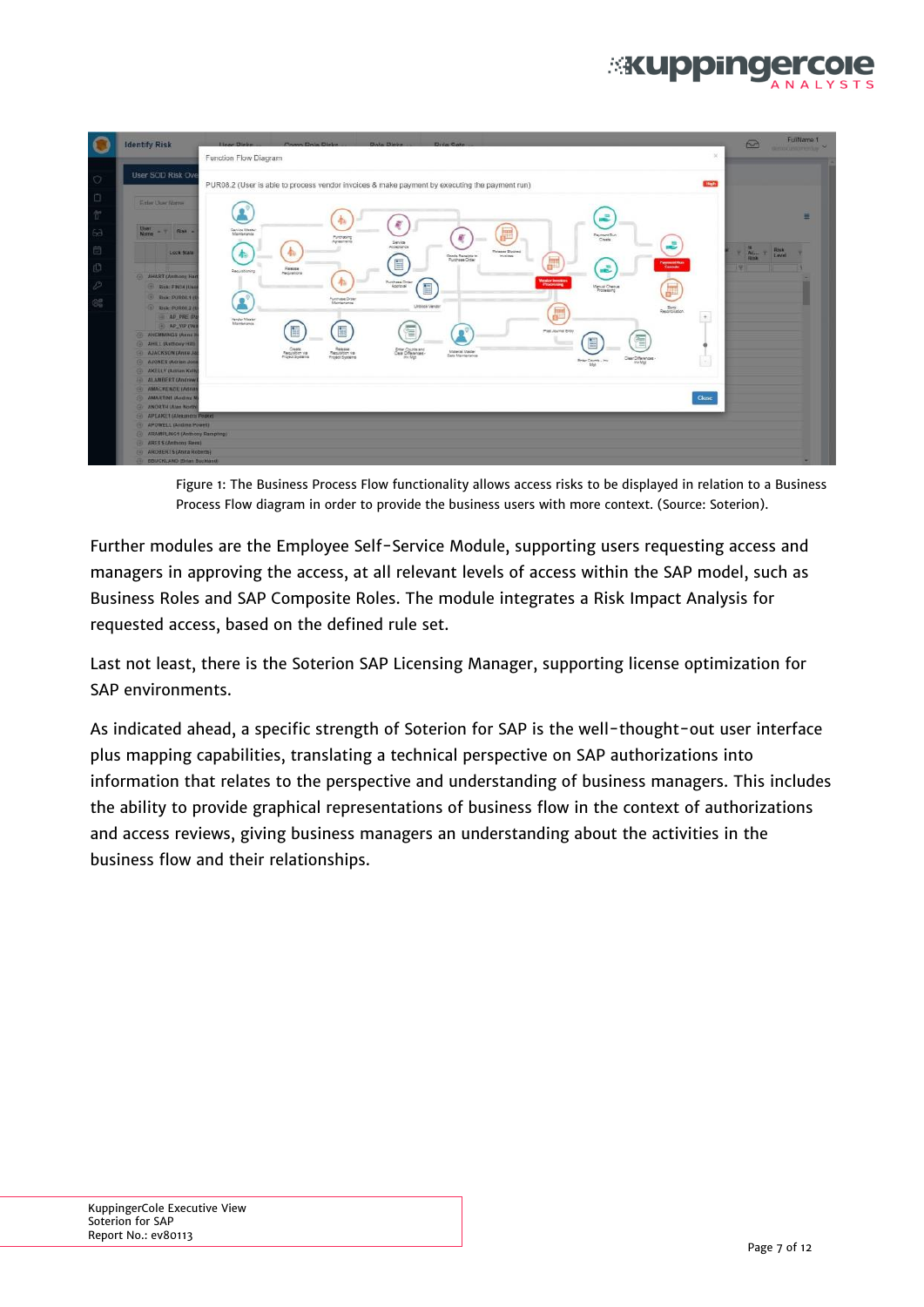

### <span id="page-7-0"></span>3 Strengths and Challenges

Soterion for SAP is a user-friendly, well-thought-out solution for managing authorizations, critical/emergency access, and licenses in SAP environments. It is targeted at efficient usage, supporting business users that don't come with a deep understanding of SAP specifics in performing both their routine jobs such as approving access as in the regular access reviews.

A specific strength is the graphical representation of business flows, which helps users in understanding the context of authorizations, e.g. when performing an access review. Generally speaking, the UI with its dashboards and drag-and-drop capabilities is well-above what commonly is found in that type of solutions.

Amongst the challenges, we identify the current lack of support for SAP SaaS services such as Ariba and SuccessFactors. Furthermore, some feature areas such as also managing the user lifecycle, beyond access entitlements, are still lacking. Soterion also is still a relatively small vendor with a limited, but growing partner ecosystem. In sum, specifically due to the innovative user interface, we recommend adding Soterion for SAP to evaluations for solutions in that particular segment.



#### **Strengths**

- Very user-friendly and innovative user interface
- Supports all major capabilities to be expected in this type of SAP GRC solutions
- Supports transferring information into business-relevant representation
- Graphical representation of business processes in the context of access reviews
- Supports efficient identification and mitigating of access risks
- Well-thought-out process for access review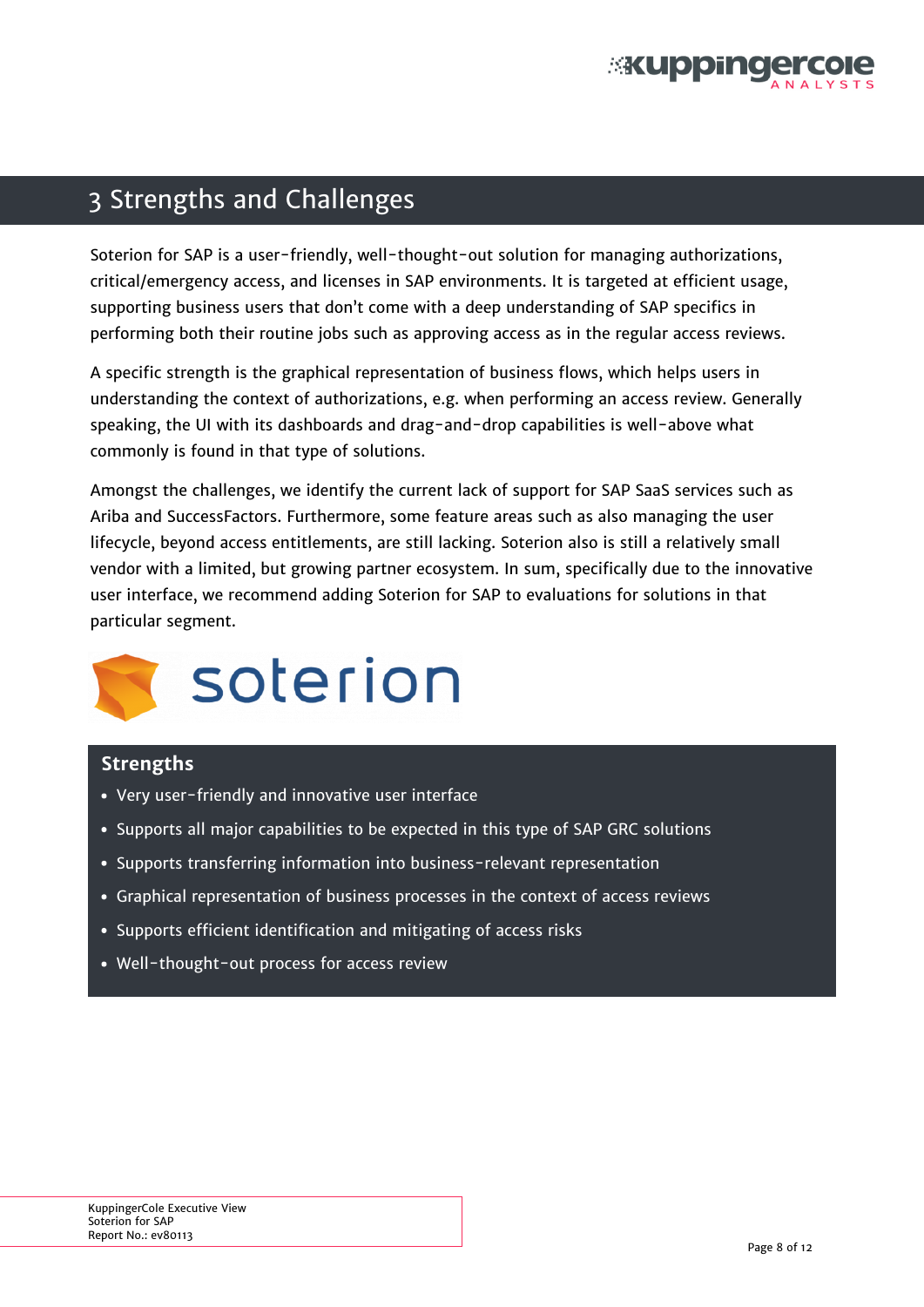

### **Challenges**

- No support for SAP SaaS services such as Ariba and SuccessFactors yet, but on the roadmap
- Relatively small vendor with still small, but growing partner ecosystem
- No user lifecycle management capabilities provided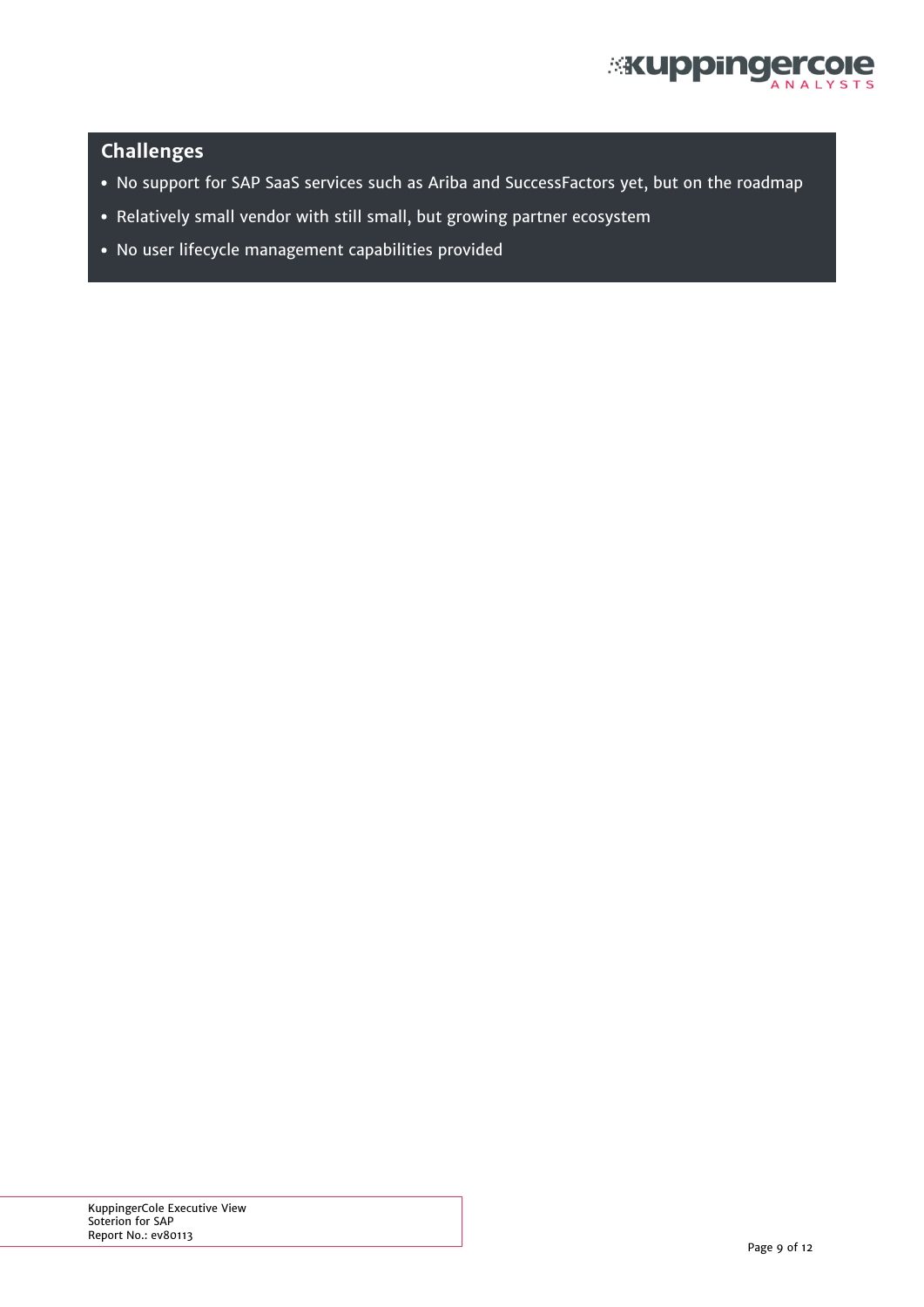

# <span id="page-9-0"></span>4 Related Research

[Leadership Brief: SAP Security Priorities – 72017](https://www.kuppingercole.com/report/leadbrief_sap_security_priorities-_7201707082015) [Leadership Compass: Access Control / Governance for SAP environments - 71104](https://www.kuppingercole.com/report/leadershipcompass_sapgrc_7110413715)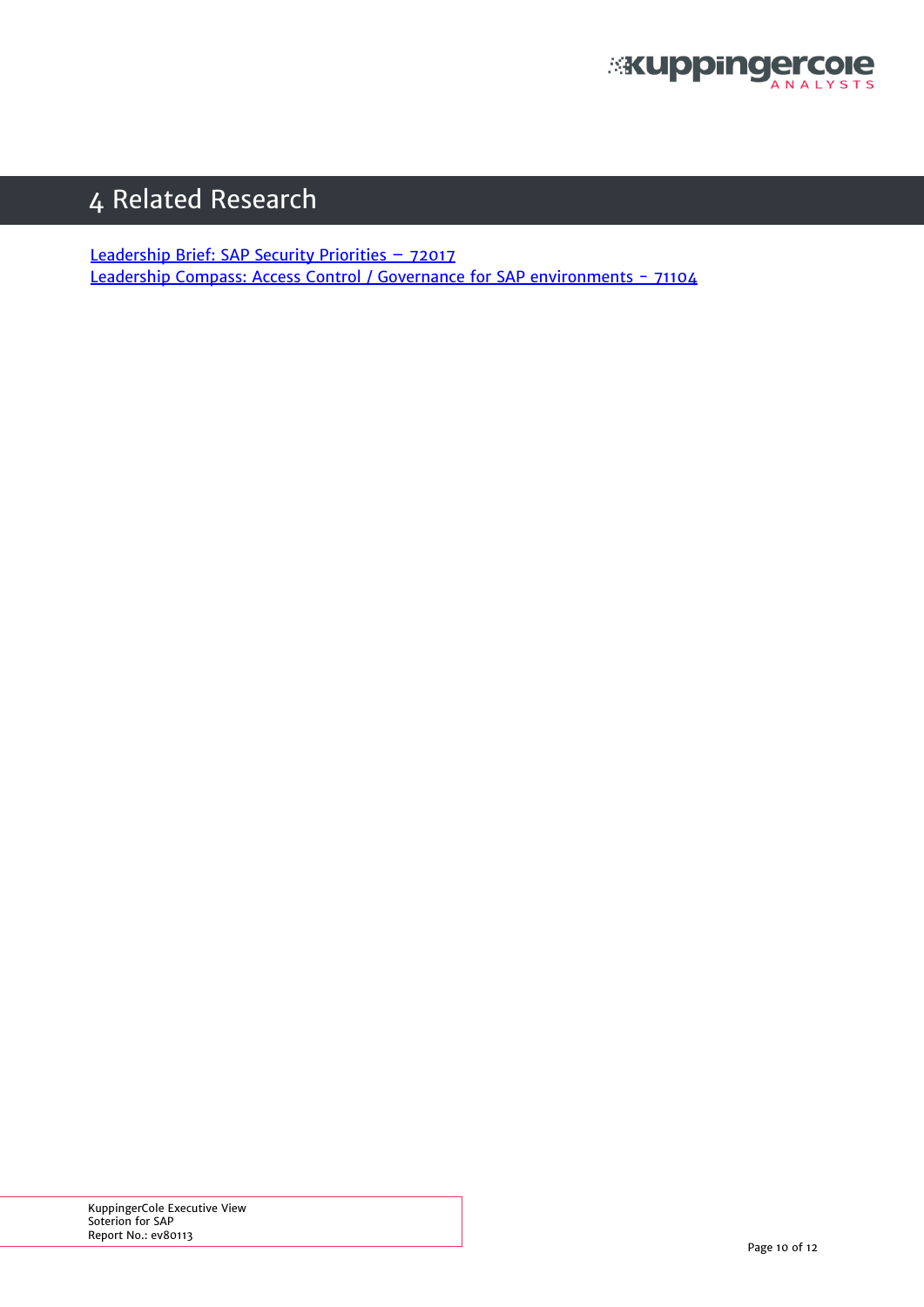

# <span id="page-10-0"></span>Content of Figures

[Figure 1: The Business Process Flow functionality allows access risks to be displayed in relation to](#page-6-0) [a Business Process Flow diagram in order to provide the business users with more context.](#page-6-0) [\(Source: Soterion\).](#page-6-0)